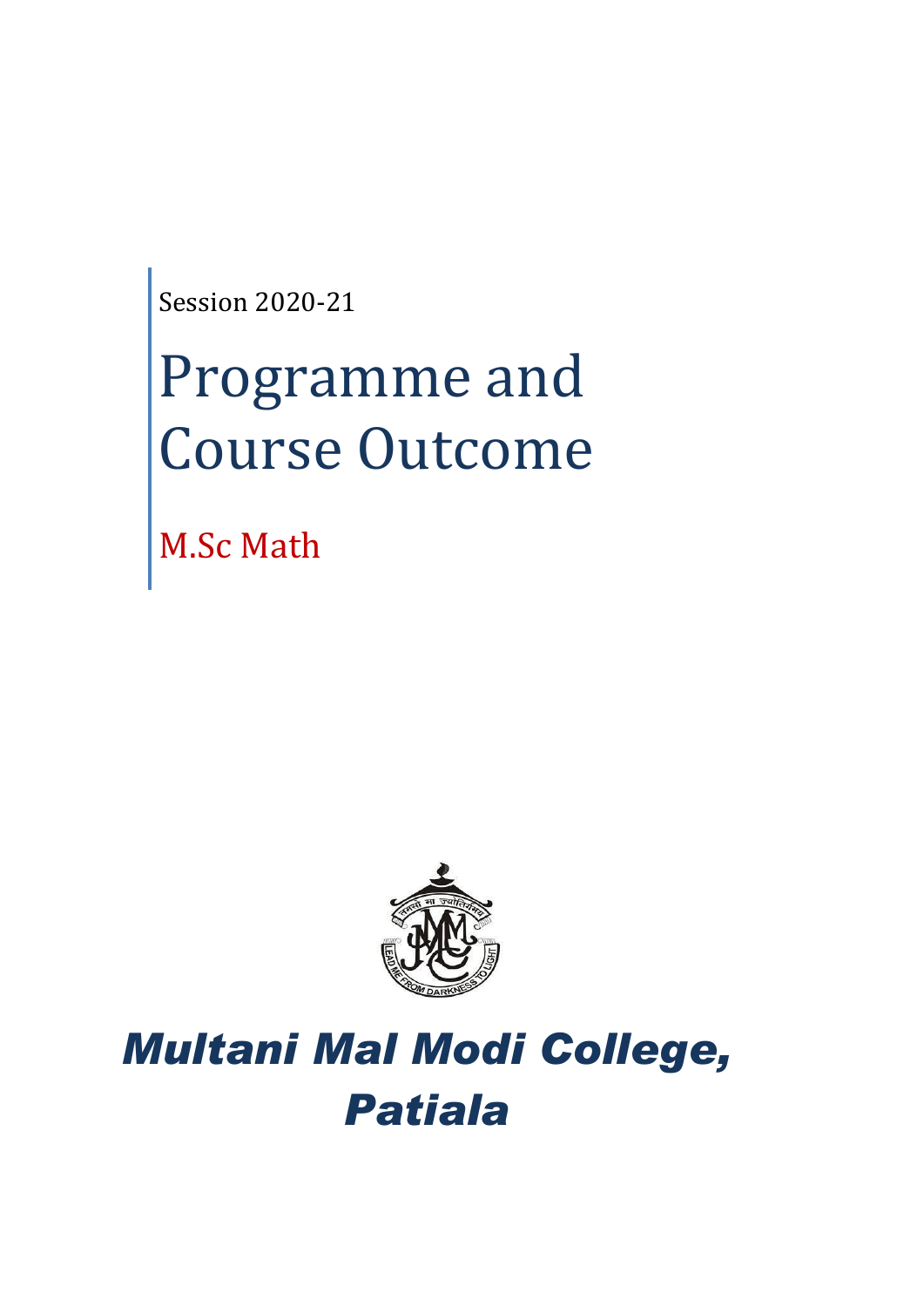### **Program Outcomes (POs)**

The students has

- PO1: Ability to communicate various concepts of mathematics effectively using examples and their geometrical visualizations.
- PO2: Capability of demonstrating comprehensive knowledge of mathematics.
- PO3: Ability to employ critical thinking in understanding the concepts in every area of mathematics.
- PO4: Ability to analyze the results and apply them in various problems appearing in different branches of mathematics.
- PO5: Ability to provide new solutions using the domain knowledge of mathematics
- PO6: Capability for inquiring about appropriate questions relating to the concepts in various fields of mathematics.
- PO7: Ability to think, acquire knowledge and skills through logical reasoning and to inculcate the habit of self-learning.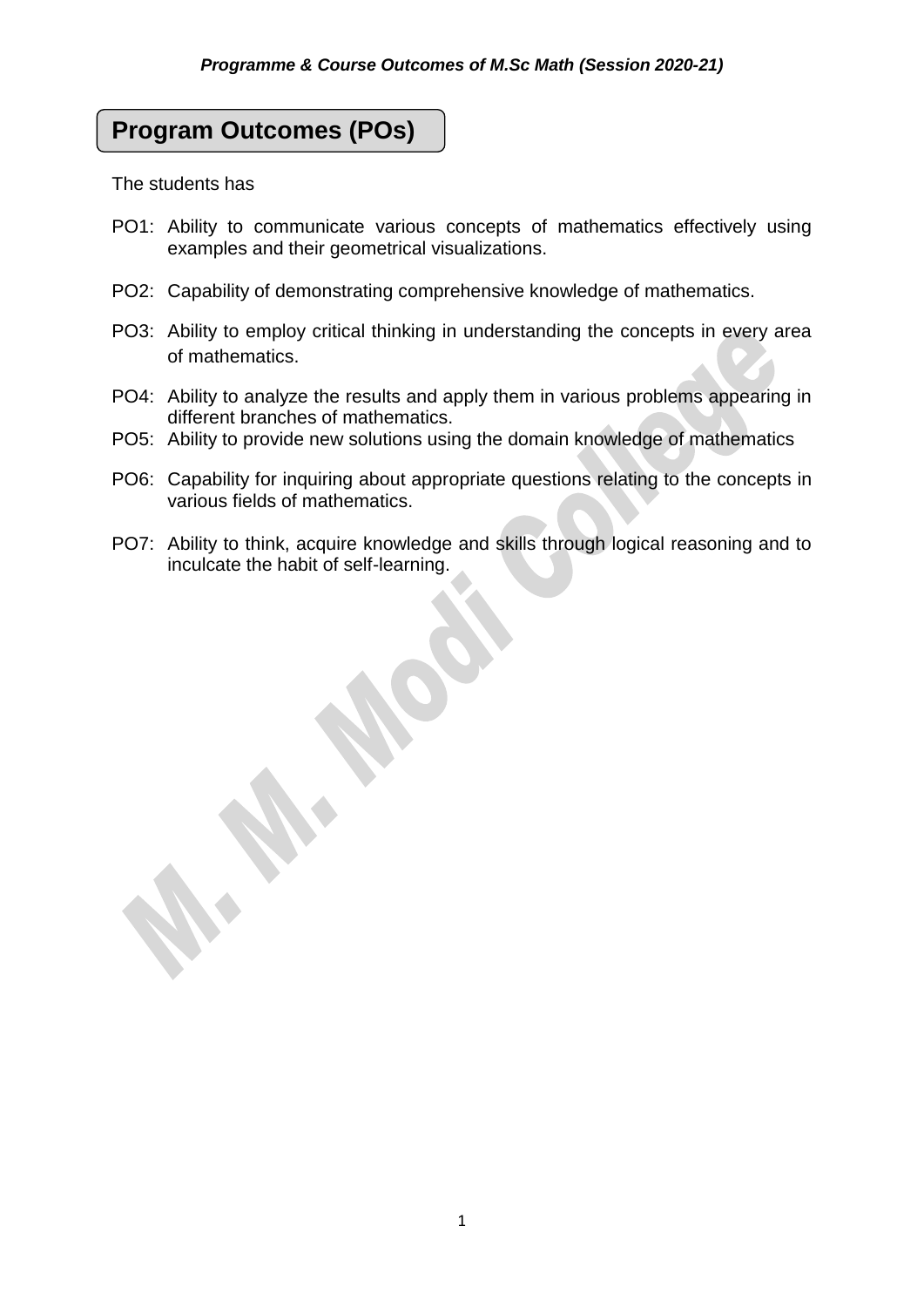**Course Outcomes (COs)**

#### **Semester-I**

MM-401: Algebra-I

MM-402: Mathematical Analysis

MM-403: Topology-I

MM-404: Differential Geometry

CS -405A: Introduction to Computer and Programming using C

CS -405B: Software Laboratory –I (C-Programming)

#### **Semester-II**

MM-501: Algebra- II (Rings and Modules)

MM-502: Topology-II

MM-503: Differential Equations-I

MM-504: Functional Analysis

MM-505:Complex Analysis

**Course Outcomes**: After completion of the course the student will be able to:

#### **Algebra-I**

**CO1**:Exhibit and recall the previous learning of algebraic structures groups and rings.

**CO2:**Understand the concepts of Composition series, Solvable and Nilpotent groups, and permutation groups.

**CO3:**Understand the concepts of structure theory of groups, Field of quotients and Ring of Endomorphism of abelian groups.

**CO4:**Apply group action theory to derive class equation.

**CO5:**Use and apply concepts of group theory to other algebraic structures.

**CO6:**Recognize and use Sylow's theorems to characterize certain finite groups

**CO7:**Use and apply the concepts of group theory in Galois theory, Algebraic geometry, Combinatorics.

#### **Mathematical Analysis**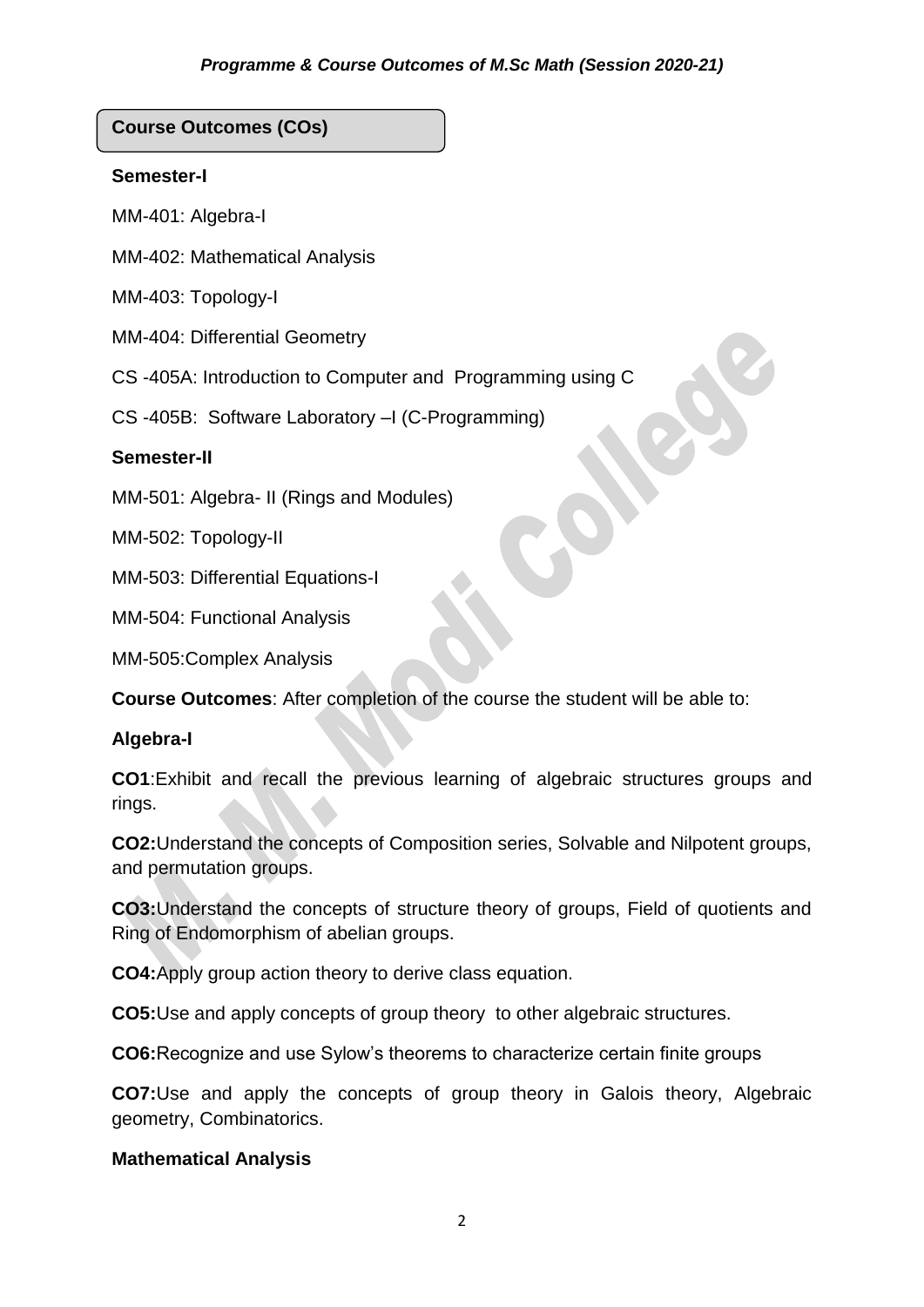#### *Programme & Course Outcomes of M.Sc Math (Session 2020-21)*

**CO1:** Solve problems based on Functional of several variables including Inverse function theorem, Implicit function theorem.

**CO2:** Understand Measure spaces and Lebesgue measure

**CO3:**Identify Measurable function ,Riemann and lebesgue integrals.

**CO4:**Understand Differentiation ,Functions of bounded variation, Differentiation of an Integral, Absolute Continuity, Convex Functions and Jensen's inequality.

**CO5:**Describe the applications in probability theory, real analysis, and many other fields in mathematics as Functional Analysis, Approximation Theory and PDE.

#### **Topology-I**

**CO1:** Differentiate between finite, countable, and uncountable sets.

**CO2:** Understand the concept open-sets; Closed Set; Nhd of a point; Interior & Exterior points.

**CO3:** Determine and construct Topology by the collection of open-Closed sets or on the basis of nhd at each point.

**CO4:** Understand the basic properties of connected spaces.

**CO5:** Understand basic properties of compact spaces, and locally compact spaces

**CO6:** Apply the results to describe the space-time structure of universe.

**CO7:**Apply the results in physics to study the string theory.

#### **Differential Geometry**

- **CO1**: Recoganise and recall the basic concepts of Curve.
- **CO2:** Understand the role of Serret-Frenet formulae on curves.
- **CO3:** Know the Interpretation of the curvature tensor, Geodesic curvature, Gauss and Weingarten formulae.
- **CO4:** Understand the role of Gauss's Theorema Egregium and its consequences.
- **CO5:** Apply problem-solving with differential geometry to diverse situations in physics, engineering and in other mathematical contexts.

**CS -405A: Introduction to Computer and Programming using C & Software Laboratory –I (C-Programming)**

**After completion of this course, students will be able to:**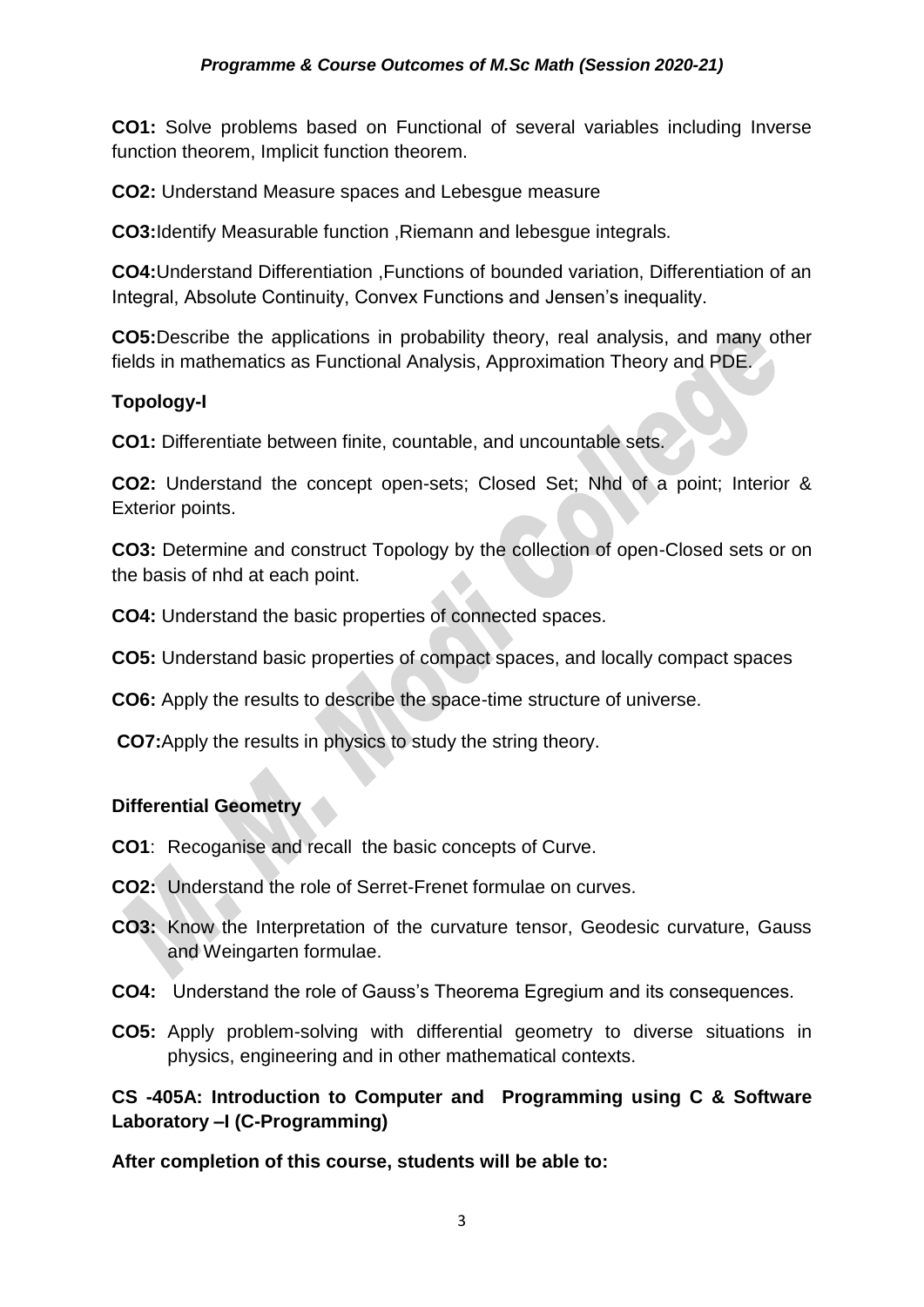#### *Programme & Course Outcomes of M.Sc Math (Session 2020-21)*

**CO-1:** Design algorithms and flowchart to solve programming problems.

**CO-2:** Write, compile and debug programs in C language. Use different data types, operators and console I/O function in a computer program.

**CO-3:** Design programs involving decision control statements, loop control statements and case control structures.

**CO-4:** Understand the implementation of arrays, pointers and functions and apply the dynamics of memory by the use of pointers.

**CO-5:** Comprehend the concepts of structures and union: declaration, initialization and implementation.

**CO-6:** Use the file operations, character I/O, string I/O, file pointers, and create/update basic data files.

#### **Algebra-II (Rings and Modules)**

**CO1:** Exhibit and recall the previous learning of algebraic structures like Groups,Rings and Vector spaces.

**CO2:** Define and construct algebraic structures like Unique Factorization Domains, Principal Ideal Domains, Euclidean Domains, Polynomial rings over UFD.

**CO3:** Develop new structures based on a given structure and compare them.

**CO4:** Apply theory of modules over PID to Jordan and rational canonical forms.

**CO5:** Classify different types of Modules and Radicals.

**CO6:** Apply the concepts of modules to Commutative Algebra and Homology Algebra.

#### **Topology-II**

**CO1:** Define and construct the subspace topology, filter and filter base.

**CO2:** Understand Urysohn lemma and the Tietze extension theorem.

**CO3:** Understand and construct the Identification topology.

**CO4:** Differentiate between T-1,T-2,T-3 and T-4 separation axioms and apply them to prove other properties.

**CO5:** Apply in biology to study the effects of certain enzymes on DNA. **CO6:** Apply the fundamental group of a topological space to homotopy theory.

#### **Differential Equations-I**

**CO1**: Know the concepts of existence, uniqueness and continuity of the solutions of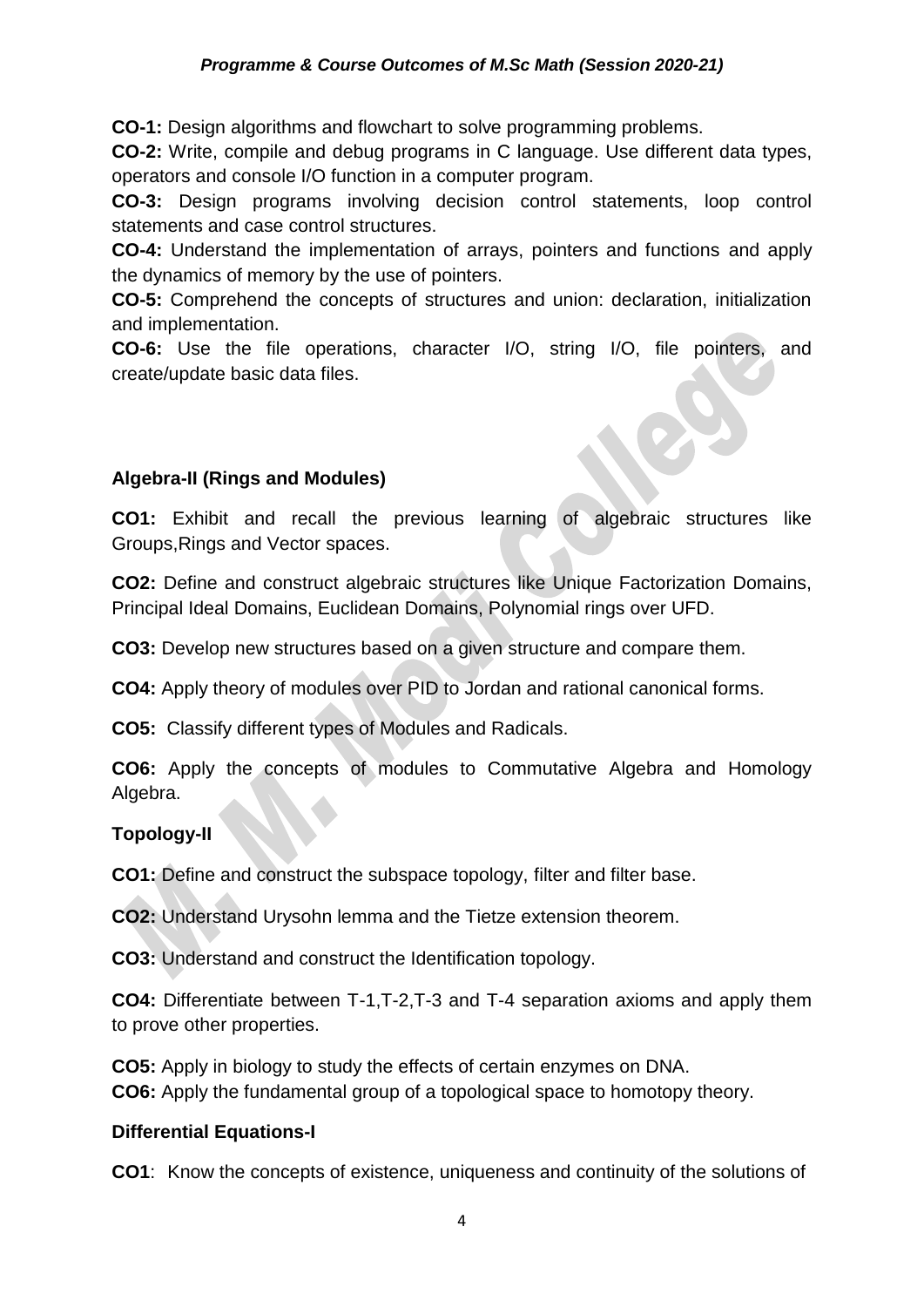first order ordinary differential equations.

**CO2**: Identify the properties of the zeros of solutions of linear nth order ordinary differential equations.

**CO3**: Analyze the dependence of solutions on initial conditions and parameters.

**CO4**: Demonstrate the knowledge of eigen values and eigen functions of Sturm-Liouville systems.

#### **Functional Analysis**

**CO1:** Understand and apply fundamental theorems Hahn-Banach theorem in Normed Linear Spaces and its applications,Uniformboundedness principle, Open mapping theorem, Closed graph theorem.

**CO2:** Understand Hilbert spaces including Orthogonality, Orthonormal sets, Bessel's inequality, Parseval's theorem.

**CO3:** Use and derive Basic definitions and theorems of functional analysis

**CO4:** Differentiate between Banach Space and Hilbert Space

**CO5:** Apply contraction and approximation theory in differential equations and integral equations.

#### **Complex Analysis**

**CO1:** Evaluate complex integrals using Cauchy residue and Cauchy integral theorems.

- **CO2:** Learn and apply the concept of analyticity , analytic continuation, Cauchy-Riemann equations, Taylor and Laurent series expansions of analytic functions,
- **CO3:** Classify the nature of singularity, poles and residues and application of Cauchy Residue theorem.
- **CO4:** Solve the problems using complex analysis techniques applied to different situations in engineering and other mathematical contexts.
- **CO5:** Establish the capacity for mathematical reasoning through analysing, proving and explaining concepts from complex analysis
- **CO6:** Extend their knowledge to pursue research in this field.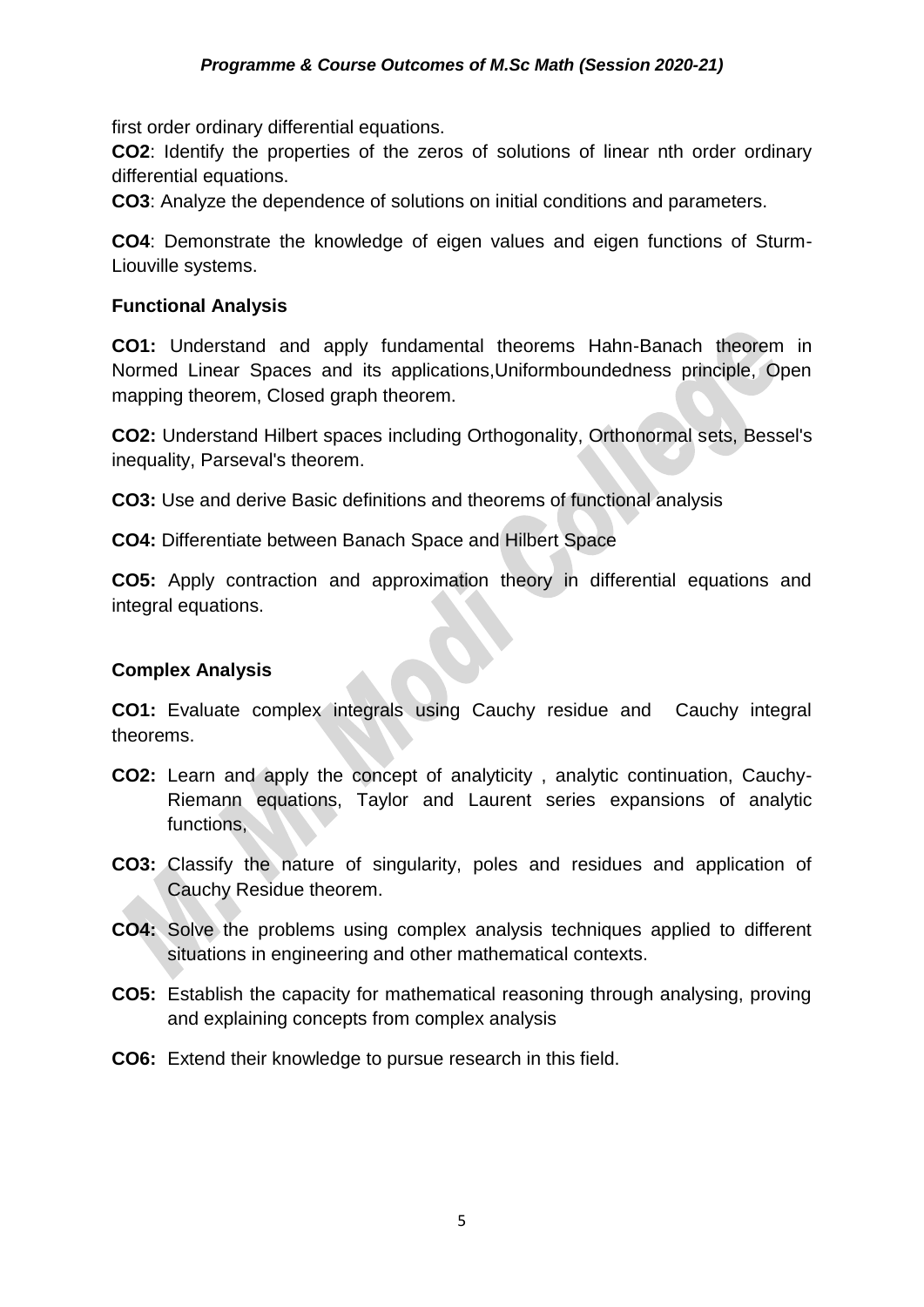#### **Semester-III**

MM 601 :Differentiable Manifolds MM 602 : Field Theory MM 603 : Differential Equations-II MM 607:Classical Mechanics MM 609: Optimization Techniques-I

#### **Semester-IV**

MM 702:Theory of Linear Operators MM 709: Algebraic Coding Theory MM 710: Commutative Algebra MM 711: Operations Research MM 716:Mathematical Methods

**Course Outcomes**: After completion of the course the student will be able to:

#### **Differentiable Manifolds**

**CO1:** Understand about differentiation of functions of several variables, tangent vector, vector field, differential forms and Connections.

**CO2:** DIscuss notion of Riemannian manifolds and the submanifolds of Riemannian manifolds. Also, they will be aware of the complex structure and the submanifolds of complex manifolds.

**CO3:** Define the various manifold concepts that are introduced during the course and know how to apply and interpret them.

**CO4:** Use the theory, methods and techniques of the course to solve problems in higher dimensions .

**CO5:** Extend their knowledge to pursue research in this field.

#### **Field Theory**

**CO1:** Exhibit and recall the previos learning of Polynomial rings.

**CO2:**Understand the concepts of Algebraic Extensions, Algebraically closed field and normal extensions.

**CO3:** Apply the knowledge of field theory to solve problems related to algebraic and geometric construction.

**CO4:** Construct Galois groups and Connect Group theory and Field theory using Fundamental theorem of Galois theory.

**CO5:** Apply Galois theory to solve problems in Compass and Straightedge construction.

**CO6:**Use the results of Finite Field theory in Algebraic Coding Theory and Cryptography.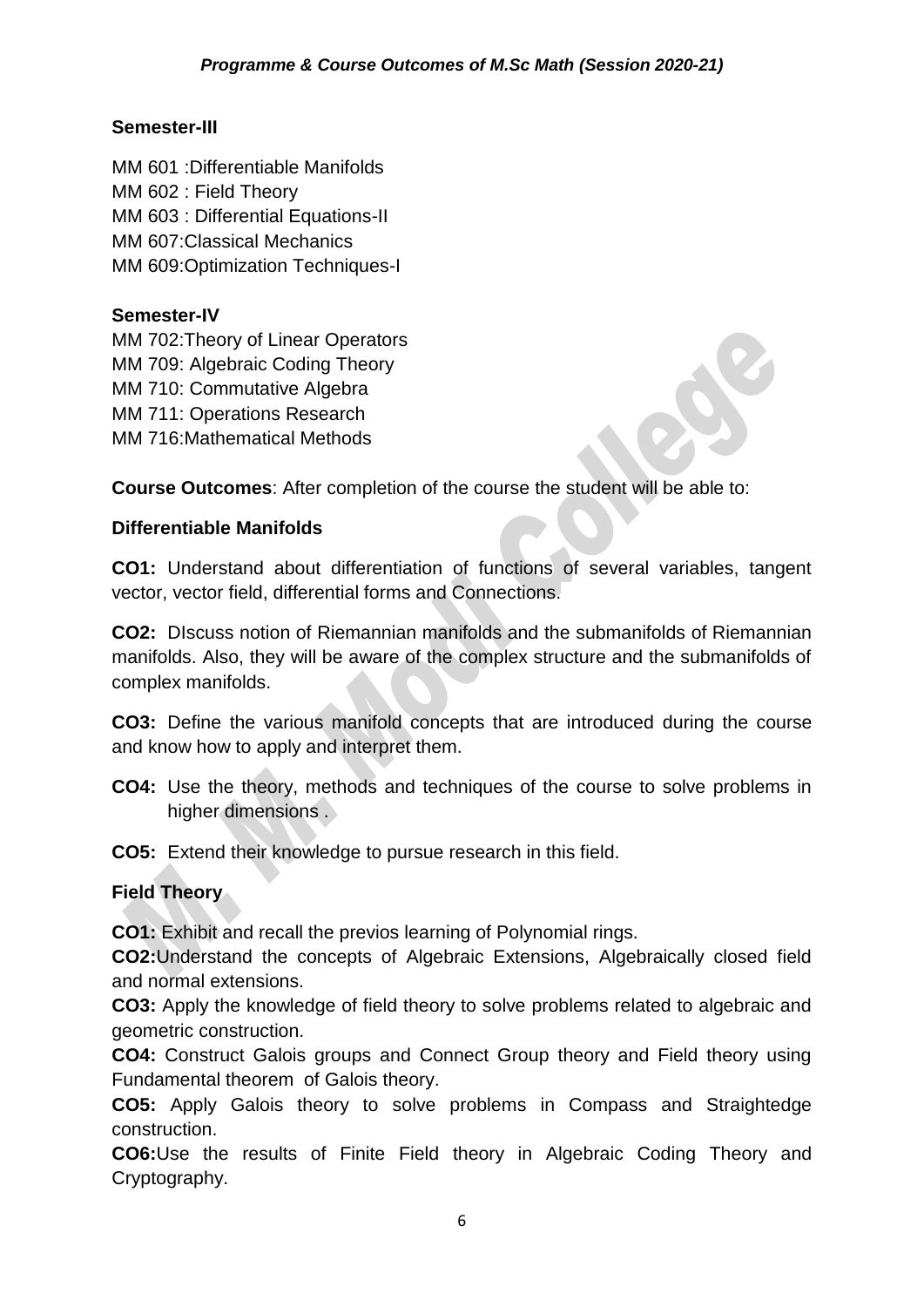#### **Differential Equations-II**

**CO1:** Analyse the existence of solutions of first order differential equations for complex system.

**CO2:** Understand the uniqueness and continuation of solutions of first order differential equations for complex system.

**CO3:** Understand the Maximum and minimum solution of first order differential equations for complex system.

**CO4:** Formulate and solve initial and boundary value problems for the Laplace equations in polar, spherical and cylindrical coordinates

**CO5:** Derive Dirichlet's problem for semi-infinite space and for a sphere.

**CO6:** Derive the family of Equipotential surface and prove Kelvin inversion theorem.

#### **Classical Mechanics-I**

**CO1**: Have a deep understanding of Newton's laws and Keplar's laws.

**CO2**: Understand the concept of Lagrangian formulation and Apply Lagrangian methods to complex motion problems.

**CO3:** Know about Hamilton's Principle and deduce Lagrange's Equations from Hamilton's Principle.

**CO4:** Demonstrate the knowledge of central-force motion problem.

**CO5:** Interpret an idea about the Kinematics of rigid body motion.

#### **Optimization Techniques-I**

**CO1:** Understanding deeply the theoretical background of operation research

**CO2:** Describe the applications of Operation research in real-world problems.

**CO3:** Apply Linear Programming models to analyze real world systems.

**CO4:** Solve multi-level decision problems using Linear programming method.

**CO5:** Set up and solve Linear optimization problems both analytically and numerically and demonstrate their working by hand.

#### **The Theory of Linear operators**

**CO1:** Understand Spectral theory in Normed linear spacesbounded linear operator, Spectral mapping theorem for polynomials,Elementary theory of BanachAlgebras.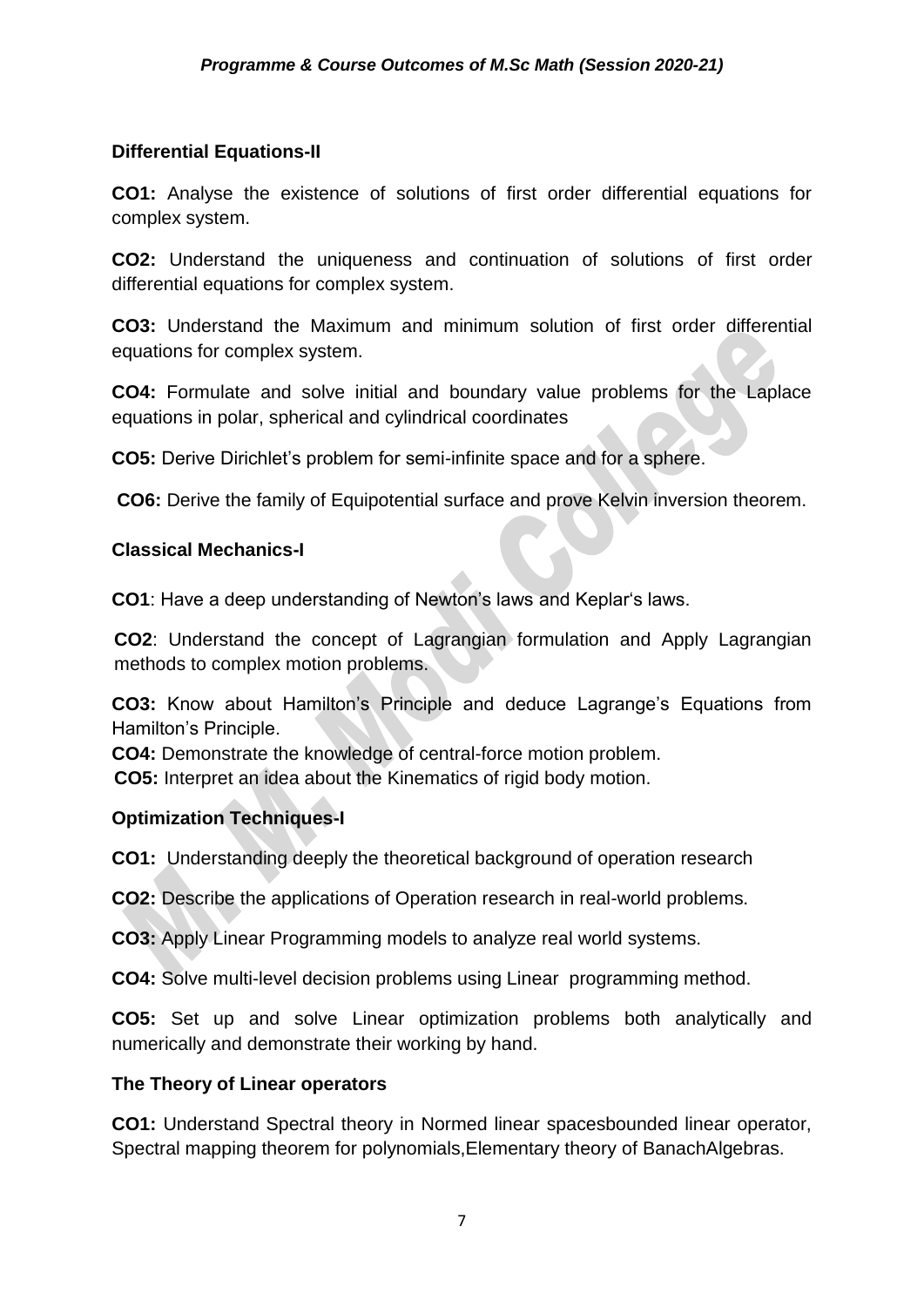**CO2:** UndersatandSpectral properties of compact linear operators on normed spacebounded self-adjoint linear operators on a complex Hilbert space. Positive operators, Fredholm type theorems.

**CO3:** Differentiate between Banach Space and Hilbert Space

**CO4:** Apply Spectral Techniques for the study of the Theory of Linear Operators.

#### **Algebraic Coding Theory**

**CO1:** Understand the basic techniques of coding theory liked Error detecting and correcting codes, Matrix encoding ,Polynomial encoding, Maximum likelihood decoding,Nearest Neighbourhood decoding and syndrome decoding.

**CO2:** Understand the usefulness of coding theory in real life problems

**CO3:** Classify different types of codes and bounds on the parameters of codes.

**CO4:** Identify role of Linear algebra and Field Theory in coding theory.

**CO5:** Solve problems of encoding and decoding in real life using coding techniques.

**CO6:** Apply the knowledge of Coding theory in Cryptography and Error control.

#### **Commutative Algebra**

**CO1:** Classify and explain Nill Radicals, Jacobson radical, Tensor product of modules, Primary ideals and prime ideals.

**CO2:** Interpret and use previous knowledge of algebra in Rings and Modules of Fractions.

**CO3:** Apply Advanced Core Concepts of algebra in real-life situations.

**CO4:** The students should be able to participate in scientific discussions and begin with own research in commutative algebra

#### **Operations Research**

**CO1**: Describe the importance of stocks in an organization and the reasons for holding stock.

**CO2**: Understand and compute quantitative metrics of performance for queueing systems.

**CO3**: Apply inventory models and queueing models to analyze real world systems.

**CO4**:Deal with replacement & maintenance problems.

**CO5:** Formulate and solve problems as networks using CPM and PERT techniques, to plan, schedule, and control project activities.